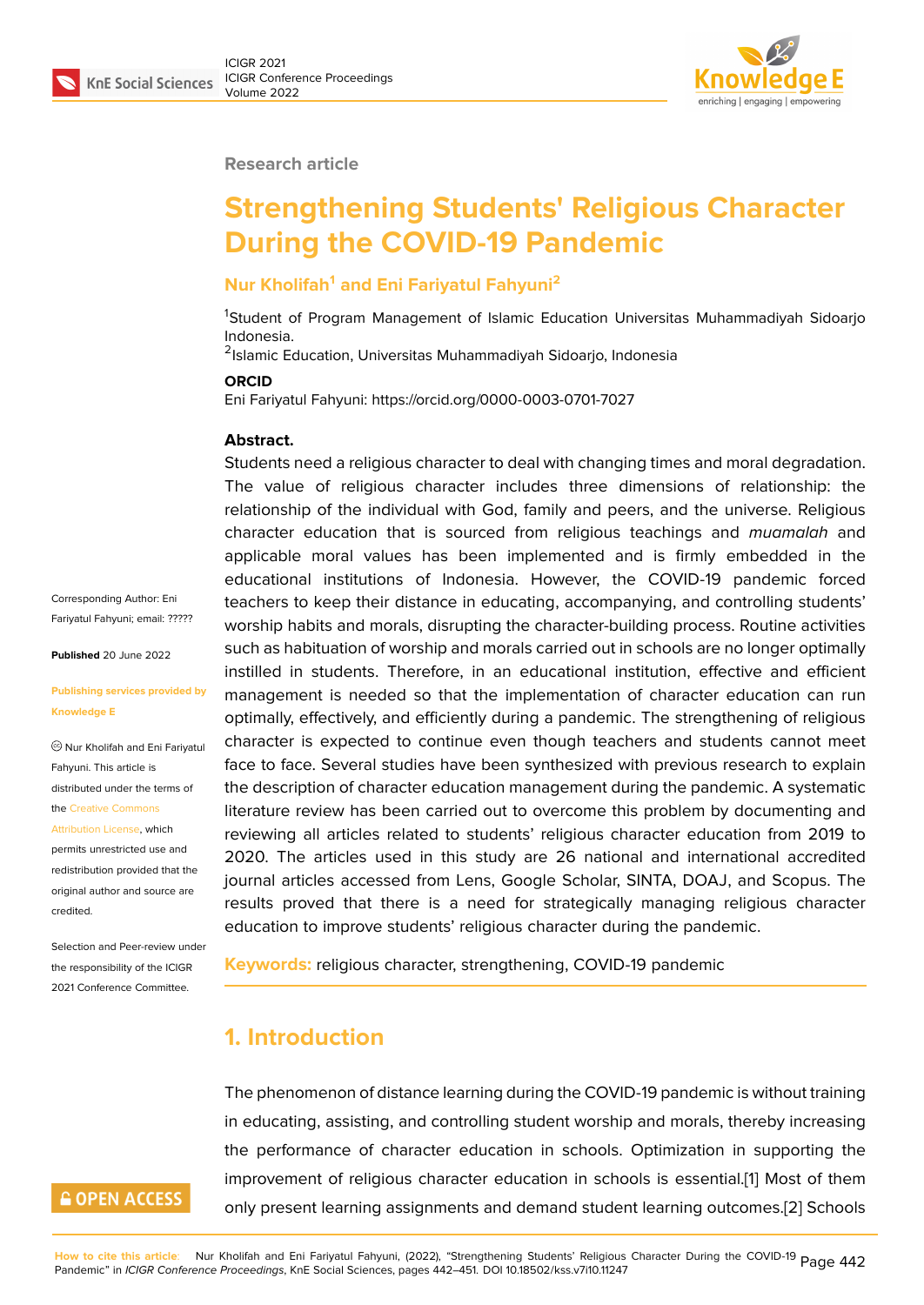play an important role in building and maximizing the competence of their students. This is because students' task at school is not only to learn and think, but students are living beings who have different desires, needs, and characters.[3]

Institutions have difficulty ensuring that student activities reflect religious attitudes that include piety, sincerity, honesty, courtesy, mutual assistance, love for the Prophet, cleanliness, competitiveness, and gratitude while studying at ho[me](#page-7-0).[4] Likewise, reading prayers before subjects start and praying after completion applies to all subjects, not just as a habit. Still, it is hoped that students and subject teachers continue to rely on all their efforts to Allah SWT and hope for blessings from the knowled[ge](#page-7-1) they learn. Thus, religious values in learning activities always run well.[5]

Educating the nation's life is one of the noble ideals of the Indonesian nation in the preamble to the 1945 Constitution.[6] The development of national character has become one of the priorities as well as the national de[ve](#page-7-2)lopment mission in the National Long-Term Development Plan (RPJPN) for 2005-2025.[7] The National Education System in Law Number 20 of 2003 concern[in](#page-7-3)g education for the formation of the character of the younger generation has always been the main topic in curriculum development in Indonesia.[8]

Islamic Education in Strengthening Character Education has a significant contribution to the future of education in Indonesia as a form of educational investment in creating a golden gene[ra](#page-7-4)tion in the global arena.[9] Strengthening character is one of things that are considered effective in solving the increasing cases of moral and value violations that are happening among Indonesian teenagers today.[10] Indonesia is a multi-ethnic and multi-cultural country that strongl[y](#page-7-5) emphasizes the value of mutual respect and respect for each other.[11] In addition, Indonesia is also known as a religious country. Although Indonesia is known as a country that has a so[cie](#page-7-6)ty with various beliefs, able to harmonize it and creating a peaceful and unpretentious life.[6]

Previous researchers [un](#page-7-7)covered the study of character education in schools. Subaidi's research (2020) provides an overview of how students apply moderate Islamic values and Pancasila in their daily lives to strengthen students' chara[cte](#page-7-3)r.[8] Characteristics of humans and citizens who are good for a society or nation, in general, are social values that are strongly influenced by the culture of the community and nation.[12] Therefore, the context of character education in education in Indonesia is valu[e](#page-7-4) education, namely education of core values originating from the culture of the Indonesian nation itself, to improve the personality of the younger generation.[13]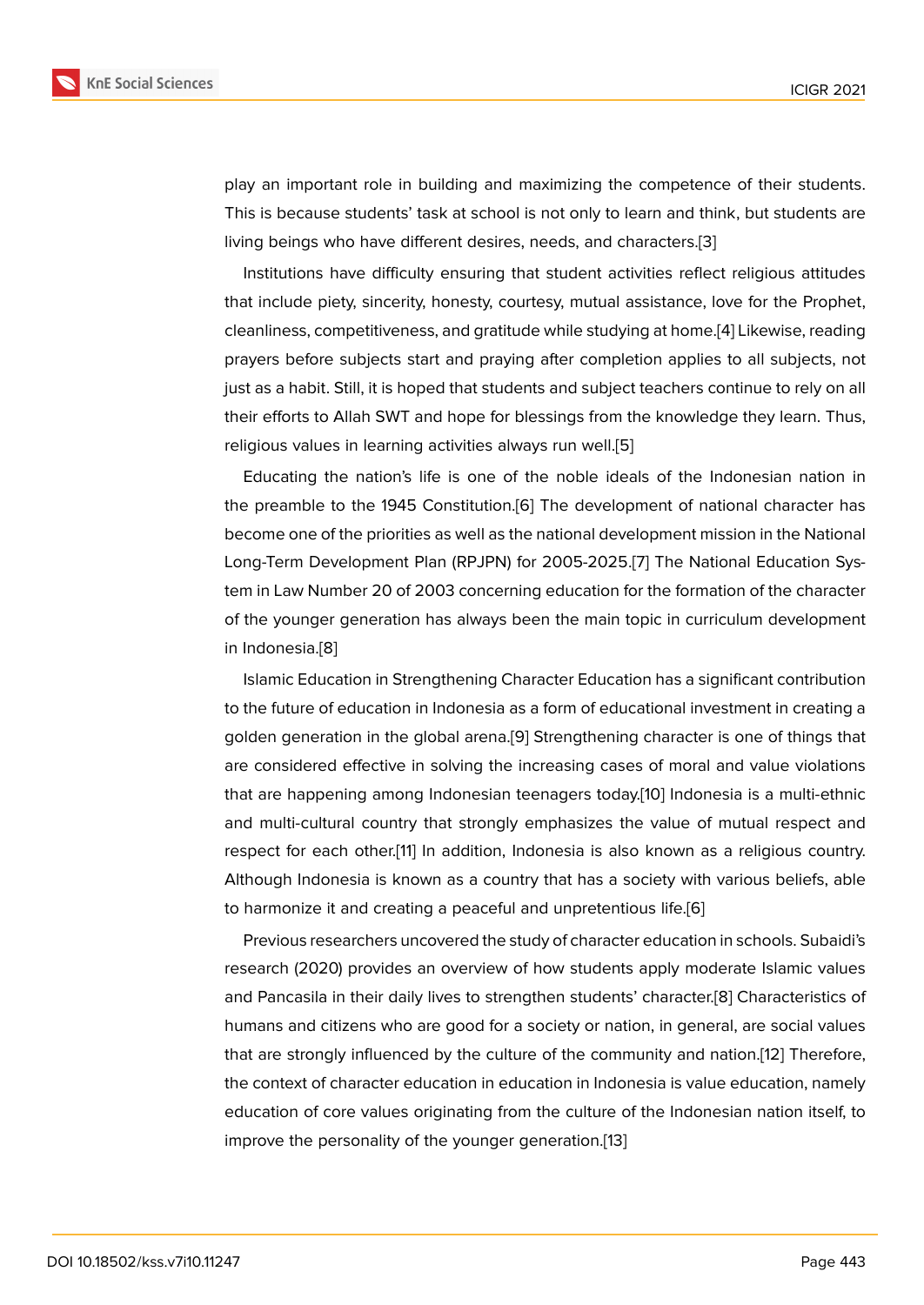### **2. Methode**

This scientific article was prepared by using the Systematic Literature Review (SLR) method. In Indonesia, a systematic literature review is a literature review method that identifies, reviews, evaluates, and interprets all available research. In this kind of method, researchers conduct reviews and identify journals in a structured manner which in each process follows the steps that have been set [5]. To complete this research, researchers collected journal articles from Lens, Google Scholar, SINTA, DOAJ, and Scopus. The keywords are Subject Specific Management Islamic Education. The articles collected were only articles published in the period [20](#page-7-2)19 to 2021. From various articles, the researchers selected 26 articles that were closely related to the keywords used. In the next step, the researchers categorized the articles related to management strengthening character religious during a pandemic.



## **3. Finding and Discussion**

Corona Virus Disease (COVID-19) Very disturbing the world community during the last two months. This outbreak is caused by Novel Coronavirus (World Health Organization,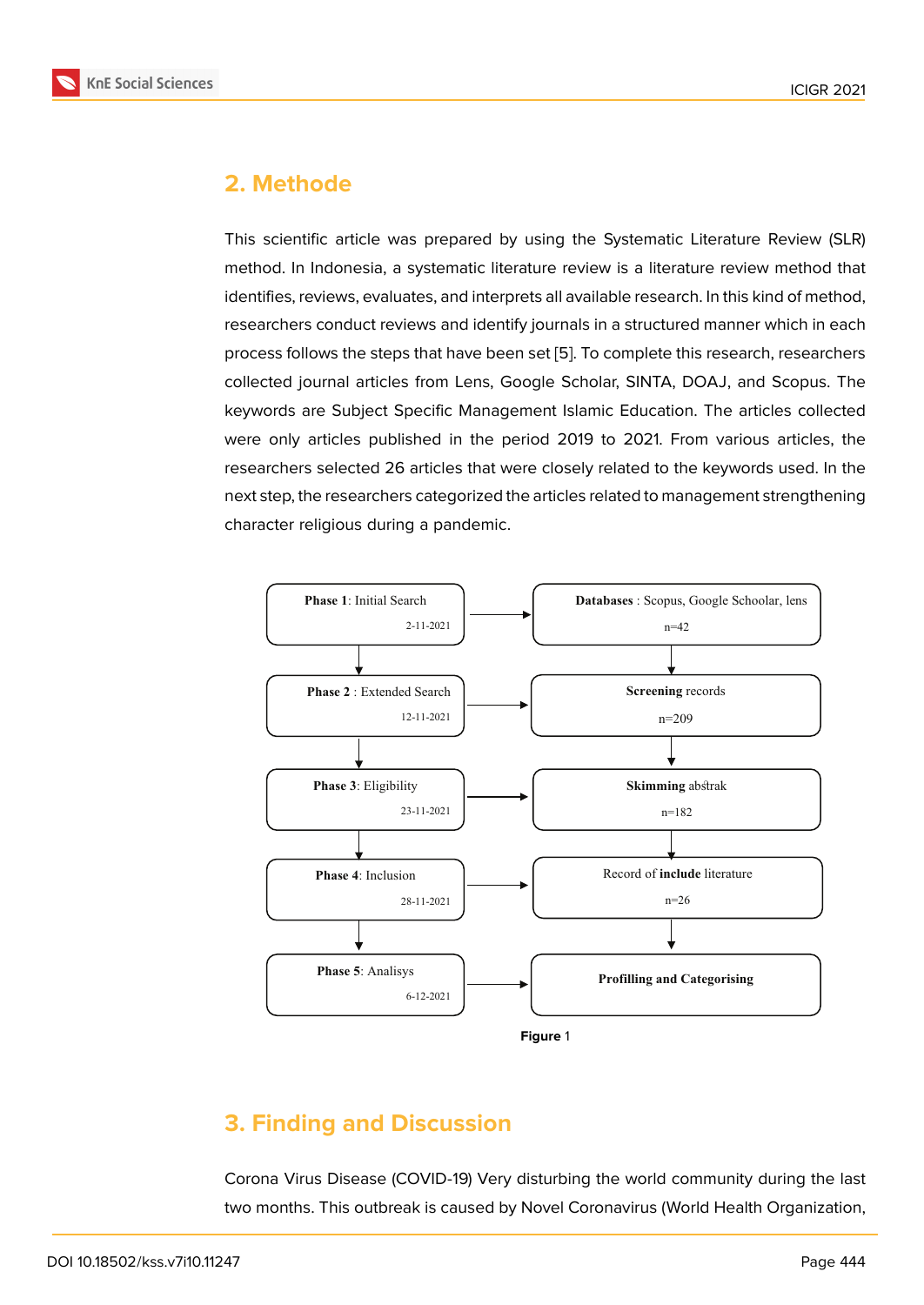2020). Previously this type of disease had never been detected in the medical world.[14] Research on the impact of Covid-19 on various aspects of education and entering the New Normal era is important. Several studies conclude that students' ability to technology and science is a prerequisite to be able to adapt to new learning in [the](#page-8-0) future.[15] Teachers have an important role in developing character education because teachers are agents of reform and have a central role and learning.[16] The teacher must be committed to developing student character based on character values and define in the f[orm](#page-8-1) of behavior that can be observed in everyday school life.[17] However, most importantly, the teacher must also be of good character, bearing in [min](#page-8-2)d that the teacher is a role model for students.[18] Articles reviewed based on search engines found the following articles:

Religious character is an attitude or behavior that is obedient in carrying out religious teachings or beliefs, [tole](#page-8-3)rance for worshipers of other religions, and living in harmony with adherents of other religions. Religious character is the main character that must be applied and accustomed to children, especially students in everyday life. A religious character can be trained and instilled through education in schools. The value of religious character includes three dimensions of relations at once[4]: (1)The individual's relationship with God, (2)The individual with others, (3) The individual with the universe. From the results of a review of 26 kinds of literature, data obtained 92% stating that the strengthening of religious characters is emphasized on the in[di](#page-7-1)vidual's relationship with God, 88% of strengthening religious characters is realized by the value of individual relationships with individuals, and 76% of strengthening religious characters is implemented in the individual's relationship with the universe.

Strengthening religious character education requires the assistance of teachers and parents in daily habits both in worship (individual relationships with God), morality (individual relationships with others), and muamalah (individual relationships with the universe).[4] Strengthening religious character education requires the assistance of teachers and parents in daily habituation.[19] In an institution or family, there must be management or rules for children to remain consistent in strengthening a religious character.[\[2](#page-7-1)1]

Strengthening the religious character of s[tud](#page-8-4)ents during the pandemic is very difficult in their assistance; as evidenced by the results of a review of 26 articles, there are 58% of studies [ne](#page-8-5)eded to strengthen the religious character of students during the COVID-19 pandemic, and several institutions have carried out 42% of strengthening religious characters. The results of the study stated that strengthening the religious character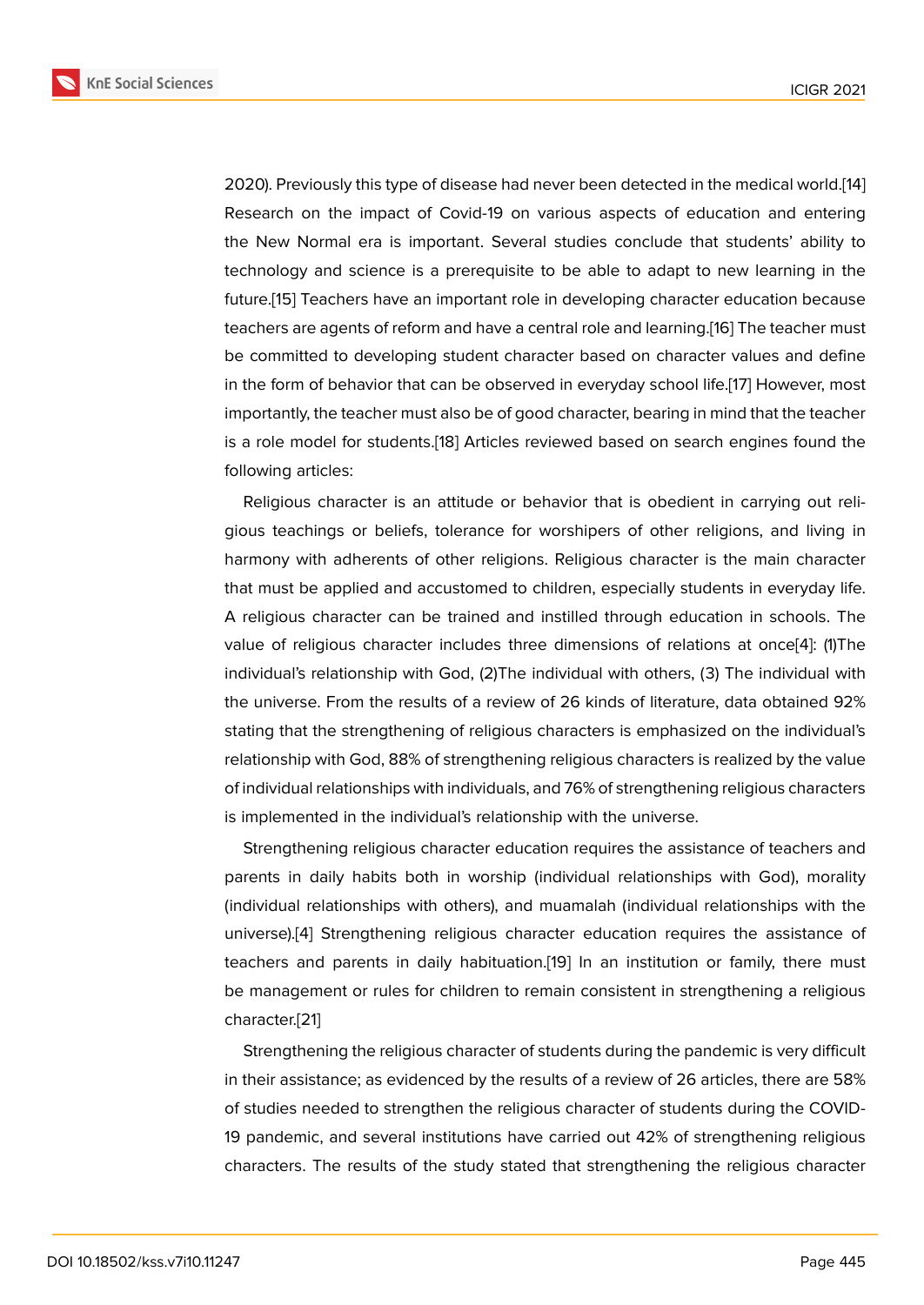Table 1: References of Strengthening Student Religious Character's During Covid 19 Pandemic.

| <b>Features of Strengthening</b><br><b>Student</b><br>Religious Character's During Covid 19<br><b>Pandemic</b>                                                                                      | <b>Religious Character's</b>                 |                                                                  |                    | <b>Strengthening</b><br><b>Student</b><br><b>Religious</b><br><b>Character's</b> |                                 |
|-----------------------------------------------------------------------------------------------------------------------------------------------------------------------------------------------------|----------------------------------------------|------------------------------------------------------------------|--------------------|----------------------------------------------------------------------------------|---------------------------------|
|                                                                                                                                                                                                     | vidual's<br>rela-<br>tionship<br>with<br>God | The indi- The indi- The indi- During<br>vidual<br>with<br>others | vidual<br>universe | Covid<br>with the Pandemic Pandemic                                              | <b>Before</b><br>19 Covid<br>19 |
| Implementation of Model Strengthen-<br>ing Religious Character Education and<br>Nationalists at Muhammadiyah Plus Ele-<br>mentary School City of Salatiga Academic<br>$[1]$                         | $\sqrt{}$                                    |                                                                  |                    |                                                                                  |                                 |
| Implementation of Strengthening Reli-<br>gious Character Education at Elementary<br>School Qur'ani Al-Ikhlash Rappang Siden-<br>reng Rappang Regency [2]                                            | $\sqrt{ }$                                   | $\sqrt{}$                                                        | $\sqrt{}$          |                                                                                  | $\sqrt{}$                       |
| Strategies in Applying the Religious Char-<br>acter of Students to Distance Learning [4]                                                                                                            | $\sqrt{}$                                    | $\sqrt{}$                                                        |                    |                                                                                  |                                 |
| School Culture in Instilling Religious Char-<br>acter of Madrasah Tsanawiyah [5]                                                                                                                    | $\sqrt{ }$                                   | $\sqrt{}$                                                        |                    | $\sqrt{}$                                                                        |                                 |
| Strengthening<br>Religious<br>Characters:<br>Efforts to Save Indonesia [6]                                                                                                                          | $\sqrt{}$                                    | $\sqrt{}$                                                        |                    |                                                                                  | $\sqrt{}$                       |
| Penguatan Pendidikan Karakter di Era<br>Optimalisasi Pendidikan<br>Industri 4.0:<br>Agama Islam di Sekolah [7]                                                                                      |                                              | $\sqrt{}$                                                        |                    |                                                                                  |                                 |
| Strengthening of Religious Character Edu-<br>cation Based on School Culture in the<br>Indonesian Secondary School [8]                                                                               |                                              |                                                                  |                    |                                                                                  |                                 |
| Strategic Role of Islamic Religious Educa-<br>tion in Strengthening Character Education<br>in The Era of Industrial Revolution 4.0 [9]                                                              |                                              | $\sqrt{}$                                                        | $\sqrt{}$          | $\sqrt{}$                                                                        |                                 |
| Strengthening Student Character Educa-<br>tion Through Investing Multicultural Val-<br>ues in Madrasah [10]                                                                                         |                                              |                                                                  |                    | $\sqrt{}$                                                                        |                                 |
| Development of Authentic Instruments $\sqrt{}$<br>for Religious Attitudes and Social Atti-<br>tudes Based on Strengthening Character<br>Education for Grade IV Students in Jati<br>Subdistrict [11] |                                              | $\sqrt{}$                                                        |                    |                                                                                  |                                 |
| The Model of Developing School Culture<br>Based on Strengthening Religious Char-<br>acters [12]                                                                                                     |                                              | $\sqrt{}$                                                        | $\sqrt{}$          | $\sqrt{}$                                                                        |                                 |
| Penguatan<br>Implementasi<br>Pendidikan<br>Karakter di SMP Muhammadiyah 3 Ampel<br>Kecamatan Ampel Kabupaten Boyolali<br>[13]                                                                       |                                              | $\sqrt{}$                                                        |                    | $\sqrt{}$                                                                        |                                 |
| Pendidikan Karakter Di Lingkungan Kelu-<br>arga Selama Pembelajaran Jarak Jauh<br>Pada Masa Pandemi COVID-19[14]                                                                                    | $\sqrt{}$                                    |                                                                  |                    |                                                                                  |                                 |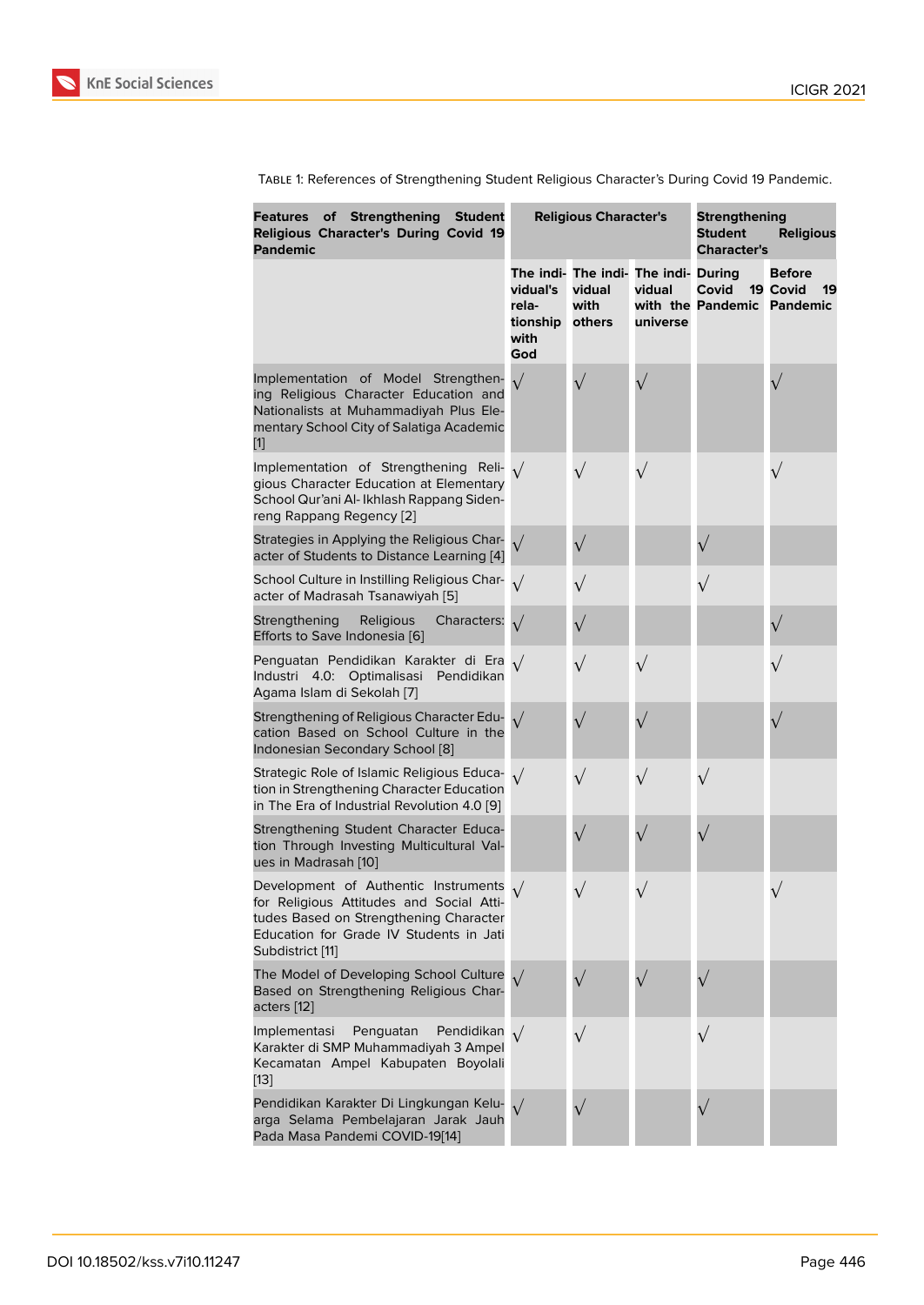#### Table 2: Table (coontinued)

| Distance Learning During the Covid-19<br>Pandemic: Strengthening of Character,<br>Productivity, and Stem Competency [15]                                                                             |            |           |           |           |  |
|------------------------------------------------------------------------------------------------------------------------------------------------------------------------------------------------------|------------|-----------|-----------|-----------|--|
| The Concept of Triple Helix Mohammad<br>Natsir and its Implementation in Strength-<br>ening Religious Character Education [16]                                                                       | $\sqrt{ }$ | $\sqrt{}$ |           |           |  |
| Strengthening Character Education in<br>Distance Learning in The Era of Pandemic<br>Covid-19 [17]                                                                                                    | $\sqrt{}$  |           |           | $\sqrt{}$ |  |
| Students'<br>Strengthening<br>Character<br>Trough Multimedia Learning in Primary<br>Schools Education: Systematic Literature<br>Reviews [18]                                                         |            |           |           | $\sqrt{}$ |  |
| Implementasi<br>Pendidikan<br>Karakter<br>Religius dan Jujur di SDIT Suis(Sekolah<br>Unggulan Islami) Kelas V Kabupaten<br>Bogor Tahun Ajaran 2018/2019[19]                                          |            | $\sqrt{}$ |           |           |  |
| Penguatan Karakter Anak dalam Keluarga<br>dalam Situasi Pandemi Covid-19[20]                                                                                                                         | $\sqrt{ }$ | $\sqrt{}$ |           | $\sqrt{}$ |  |
| The Education Value of Religious Charac-<br>ters in Assalamualaikum Beijing Novel by<br>Asma Nadia [21]                                                                                              | $\sqrt{}$  | $\sqrt{}$ |           |           |  |
| Urgensi Pendidikan Karakter Pada Masa<br>Pandemi Covid 19[22]                                                                                                                                        | $\sqrt{ }$ | $\sqrt{}$ | $\sqrt{}$ | $\sqrt{}$ |  |
| Kurikulum Dan Metode Pembelajaran<br>Pada Masa Pandemi Covid-19 the Imple-<br>mentation of Character Education Inte-<br>grated To Curriculum and Learning Meth-<br>ods During Covid-19 Pandemic [23] |            |           |           |           |  |
| <b>Analisis</b><br>Penerapan<br>Penguatan<br>Pendidikan Karakter Dalam Pembelajaran<br>Daring Pada Masa Pandemic Covid-19<br>Siswa kelas 5 SD Negeri Polehan 5<br>Malang[24]                         | $\sqrt{ }$ | $\sqrt{}$ |           | $\sqrt{}$ |  |
| Analisis Penguatan Pendidikan Karakter<br>(PKK): Problema Pandemi Covid 19 dalam<br>Proses Pembelajaran di Era Revolusi<br>Industri 4.0 [25]                                                         |            |           |           |           |  |
| Penanaman Pendidikan Karakter Dalam<br>Masa<br>Pada<br>Pandemi<br>Pembelajaran<br>COVID-19 Di SD Negeri 1 Suranadi[26]                                                                               |            | $\sqrt{}$ |           | $\sqrt{}$ |  |

of the COVID-19 pandemic condition must have a special strategy because the mental condition and activities of childr[en](#page-9-0) are different from previous conditions.[20]

### **4. Conclusion**

Strengthening the education of students' religious character during the pandemic and post-pandemic periods is very necessary. Every habituation activity to strengthen religious character that was previously carried out at school has shifted to being more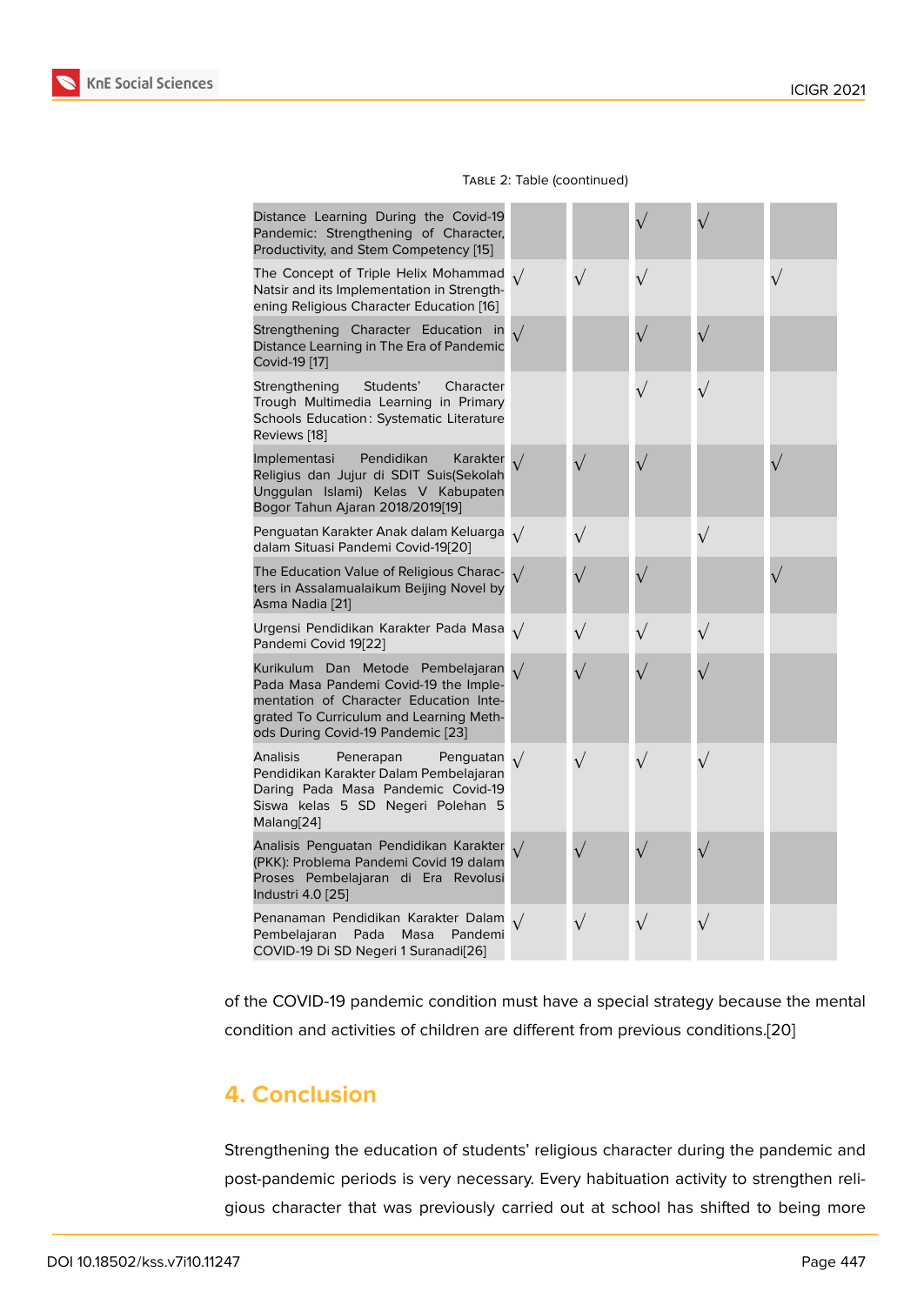**KnE Social Sciences** 



carried out at home. The study results stated that strengthening religious characters in the COVID-19 pandemic must have a special strategy because children's mental conditions and activities differ from previous ones. Good collaboration between teachers and guardians is needed to monitor student worship and muamalah activities during the pandemic. Good collaboration between teachers and guardians is needed to monitor student worship and muamalah activities during the pandemic. Every day the teacher gets a report related to implementing worship and morals from the student's guardian.

The results of a literature study on 26 research articles that examine the strengthening of character education state that was strengthening religious characters must be applied in the habituation of daily life in the form of individual relationships with God (92%), the value of individual relationships with individuals (88%), individual relationships with the universe (76%). This can be seen from several studies that show that strengthening religious character can grow a generation with good moral character, which will impact the ups and downs of the nation. From the literature study on 26 research articles, it was also found that 58% of studies on strengthening the religious character of students during the COVID-19 pandemic, and several institutions had carried out 42% of character strengthening before the pandemic, from these data it was concluded that strengthening religious character is very much needed by students in pandemic conditions.

### **Acknowledgments**

Thank you for the suggestions and corrections from the reviewers so that this article becomes worthy of publication.

### **References**

- <span id="page-6-0"></span>[1] Huri A, Marwanto M. Implementation of model strengthening religious character education and nationalists at Muhammadiyah Plus Elementary School City of Salatiga academic year 2017/2018. MUDARRISA Jurnal Kajian Pendidikan Islam. 2019;11(2). https://doi.org/10.18326/mdr.v11i2.101-113
- <span id="page-6-1"></span>[2] Jumiati L. Implementation of strengthening religious character education at elementary school qur'ani al- ikhlash rappang sidenreng rappang regency. Proceedings of the 1st International Multidisciplinary Conference on Education, Technology, and Engineering (IMCETE 2019). Atlantis Press;Netherland.2020. https://doi.org/10.2991/assehr.k.200303.006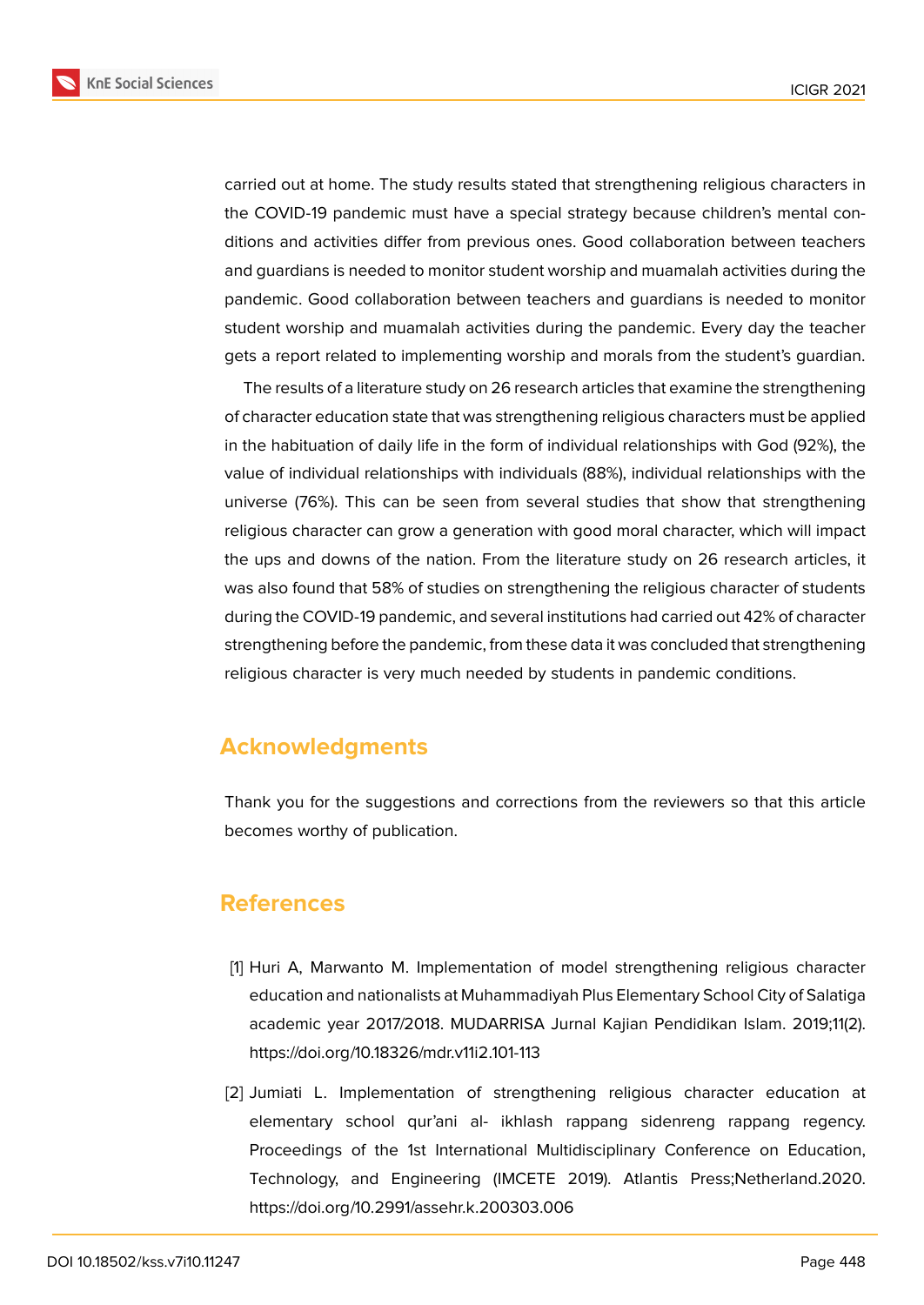

- <span id="page-7-0"></span>[3] Syaifuddin MA, Fahyuni EF. Penguatan pendidikan karakter melalui kurikulum muatan lokal di SMP muhammadiyah 2 taman. PALAPA Jurnal Studi keislaman dan Pendidikan. 2019;7(2):267–285. https://doi.org/10.36088/palapa.v7i2.358
- <span id="page-7-1"></span>[4] Mellawati A. Strategies in applying the religious character of students to distance learning. Prociding ICECRS. 2021;10. https://doi.org/10.21070/icecrs20211141
- <span id="page-7-2"></span>[5] Suriadi S. School culture in instilling religious character of madrasah tsanawiyah. Edukasia Jurnal Penelitian Pendidikan Islam. 2020;15(1):163-172. https://doi.org/10.21043/edukasia.v15i1.6442
- <span id="page-7-3"></span>[6] Andrianie S, Arofah L, Ariyanto RD. Strengthening religious characters: Efforts to save Indonesia. Kresna Social Science Humanities Research. 2020;1:1–10. https://doi.org/10.30874/ksshr.14
- <span id="page-7-8"></span>[7] Kosim M. Penguatan pendidikan karakter di era industri 4.0: Optimalisasi pendidikan agama islam di sekolah. TADRIS Jurnal Pendidikan Islam. 2020;15(1):88–107. https://doi.org/10.19105/tjpi.v15i1.2416
- <span id="page-7-4"></span>[8] Hayati FN, Suyatno S, Susatya E. Strengthening of religious character education based on school culture in the Indonesian secondary school. Europan Education Research 2020;3(3):87–100. https://doi.org/10.31757/euer.331
- <span id="page-7-5"></span>[9] Taufik M. Strategic role of Islamic religious education in strengthening character education in the era of industrial revolution 4.0. Jurnal Ilmu Islam Futuristik. 2020;20(1). 1-12 https://doi.org/10.22373/jiif.v20i1.5797
- <span id="page-7-6"></span>[10] Jaya DR, Sauri S, Muchtar HS, Warta W. Strengthening student character education through investing multicultural values in madrasah. International Jurnal of Nusantara Islam. 2019;7(2):366–372. https://doi.org/10.15575/ijni.v7i2.12587
- <span id="page-7-7"></span>[11] Khalashinikov S. Development of authentic instruments for religious attitudes and social attitudes based on strengthening character education for grade IV students in jati subdistrict. Paper presented at: Proceedings of the Proceeding of the 2nd International Conference Education Culture and Technology, ICONECT 2019; 2019 Aug 20-21; Kudus, Indonesia. https://doi.org/10.4108/eai.20-8-2019.2288111
- [12] Anwar K, Sholeh MMA. The model of developing school culture based on strengthening religious characters. Proceedings of the 2nd Southeast Asian Academic Forum on Sustainable Development (SEA-AFSID 2018). Atlantis Press; Netherland. 2021. https://doi.org/10.2991/aebmr.k.210305.039
- [13] Hartanti AB, Abdullah G, Murniati NAN. Implementasi penguatan pendidikan karakter di SMP muhammadiyah 3 ampel kecamatan ampel kabupaten boyolali. Jurnal Manajemen Pendidikan. 2021;9(3). https://doi.org/10.26877/jmp.v9i3.8121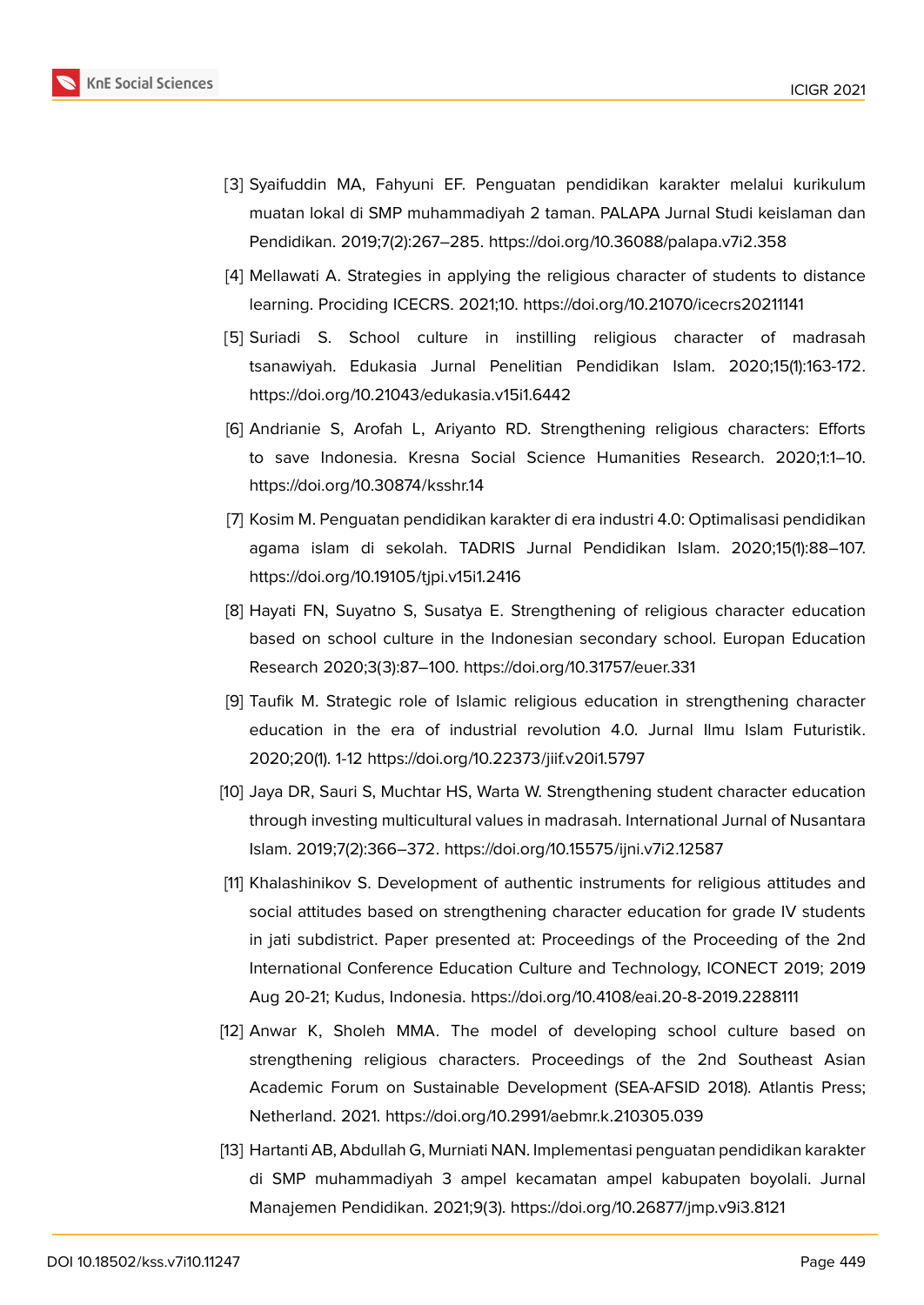

- <span id="page-8-0"></span>[14] Purandina IPY, Winaya IMA. Pendidikan karakter di lingkungan keluarga selama pembelajaran jarak jauh pada masa pandemi Covid-19. Cetta Jurnal Ilmu Pendidikan. 2020;3(2):270–290. https://doi.org/10.37329/cetta.v3i2.454
- <span id="page-8-1"></span>[15] Rochman C, Nasrudin D, Rokayah R, Mulyani S, Pertiwi CSR, Ginanjar G. Distance learning during the Covid-19 pandemic: Strengthening of character, productivity, and stem competency. Jurnal Pena Sains. 2020;7(2):130–140. https://doi.org/10.21107/jps.v7i2.8261
- <span id="page-8-2"></span>[16] Firdaus R, Hakam KA, Somad MA, Rizal AS. The concept of triple helix mohammad natsir and its implementation in strengthening religious character education. EDUTEC Jurnal Education Technology 2020;4(1). https://doi.org/10.29062/edu.v4i1.84
- <span id="page-8-6"></span>[17] Sarmidi S. Strengthening character education in distance learning in the era of pandemic Covid-19. Proceedings of the 1st International Conference on Character Education (ICCE 2020) Atlantis Press. Netherland. 1-7. https://doi.org/10.2991/assehr.k.210204.035
- <span id="page-8-3"></span>[18] Prasetyo G, Hidayatullah MF, Akhyar M, Wiranto N, Perdana R. Strengthening students' character trough multimedia learning in primary schools education: Systematic literature reviews. Humanities Social Science Reviews. 2020;8(3):268– 277. https://doi.org/10.18510/hssr.2020.8328
- <span id="page-8-4"></span>[19] Sandika E, Sarbini M, Maulida A. Implementasi pendidikan karakter religius dan jujur di sdit suis(sekolah unggulan islami) kelas v kabupaten bogor tahun ajaran 2018/2019. Prosa PAI : Prosiding Al Hidayah Pendidikan Agama Islam. 2019;2(1):1–10.
- <span id="page-8-7"></span>[20] Nazula L, Munastiwi E. Penguatan karakter anak dalam keluarga dalam situasi pandemi Covid-19. Jurnal Pendidikan Karakter. 2021;1:77–87.
- <span id="page-8-5"></span>[21] Afrila TM, Suyitno S, Setiawan B. The education value of religious characters in Assalamualaikum Beijing novel by Asma Nadia. International Jurnal Multiculture Multireligious Understand. 2021;8(3):194–199. https://doi.org/10.18415/ijmmu.v8i3.2426
- <span id="page-8-8"></span>[22] Santoso S, Suyahmo S, Maman R, Utomo CB. Urgensi pendidikan karakter pada masa pandemi Covid 19. Seminar Nasional Pascasarjana Universitas Negeri Semarang. Vol. 3 No. 1 (2020):558–563.
- <span id="page-8-9"></span>[23] Mustikaningrum G, Pramusinta L, Ayu S, Umar M. Kurikulum dan metode pembelajaran pada masa pandemi Covid-19 the implementation of character education integrated to curriculum and learning methods during Covid-19 pandemic. AULADUNA Jurnal Pendidikan Dasar Islam. 2020;7(2):154–164.
- <span id="page-8-10"></span>[24] Nita CIR, Setyawan DA, Iswanti R. Analisis penerapan penguatan pendidikan karakter dalam pembelajaran daring pada masa pandemic Covid-19 siswa kelas 5 sd negeri